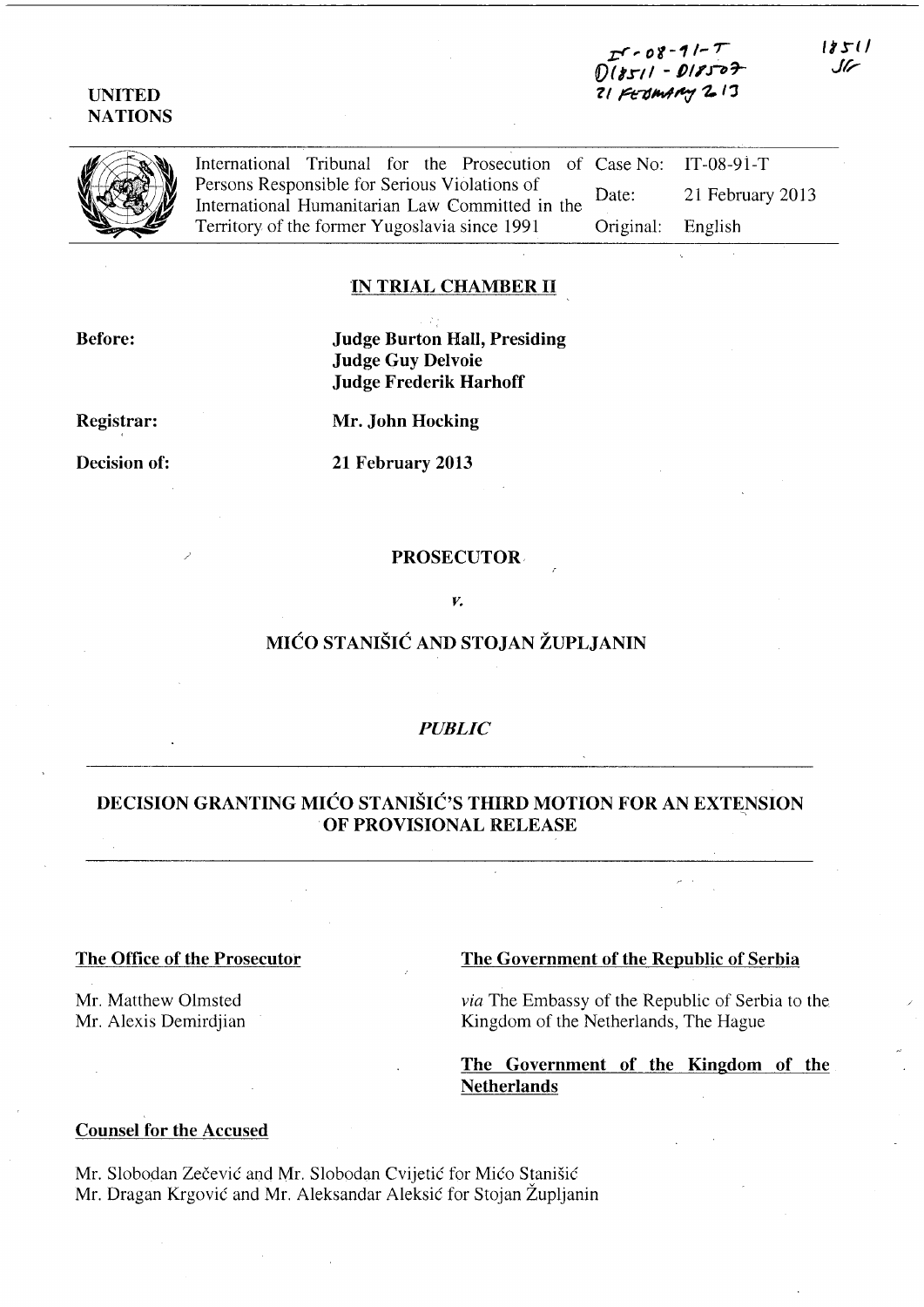# **I. INTRODUCTION**

l. Trial Chamber II ("Trial Chamber") of the International Tribunal for the Prosecution of Persons Responsible for Serious Violations of International Humanitarian Law Committed in the Territory of the former Yugoslavia since 1991 ("Tribunal") is seised of "Mico Stanisic's Motion for an Extension of Provisional Release", filed by the Defence for Mico Stanisic ("Defence") on 6 February 2013 ("Motion").

2. On 6 June 2012, the Trial Chamber granted Mico Stanisic provisional release for a period of three calendar months, specifying that he would be entitled to move for extension of this provisional release in accordance with the procedure set forth by the Trial Chamber.<sup>1</sup> Upon subsequent motions by the Defence, the Trial Chamber has extended this grant of provisional release by two separate decisions, issued on 27 August 2012 and 19 November 2012 respectively.<sup>2</sup> Each decision extended the term of provisional release by three calendar months specifying that the terms and conditions of the Decision of 6 June 2012 continued to apply *mutatis mutandis* to the granted period of extension. <sup>3</sup>

# **11. SUBMISSIONS**

3. The Defence requests that the Trial Chamber grant a further extension of Mico Stanišić's provisional release for three months, on the terms and conditions governing his current provisional release, or for a period of time or under other conditions that the Trial Chamber deems appropriate.<sup>4</sup> The Defence submits that the circumstances in this case have not changed since the last decision granting an extension; namely, (i) the date of judgement has yet to be set in the case and there are no court hearings requiring Stanisic's presence, (ii) Stanisic is neither a flight risk nor does he pose danger to any victim, witness, or other person, and (iii) Stanisic continues to abide by all the terms and conditions governing his provisional release and the Republic of Serbia continues to provide adequate guarantees and security.<sup>5</sup> The Defence states that there is "no reason or indication to believe that Mr. Stanisic will change his behaviour" should the Trial Chamber grant an additional extension.<sup>6</sup>

Decision granting Mico Stanišic's request for provisional release, 6 June 2012, para. 27 ("Decision of 6 June 2012"). <sup>2</sup> Decision granting Mico Stanišic's request for an extension of provisional release, 27 August 2012, para. 15 ("Decision of 27 August 2012"); Decision granting Mico Stanišic's second motion for an extension of provisional release, 19 November 2012, para. 14 ("Decision of 19 November 2012").

*<sup>3</sup> Ibid.* 

Motion, para. 4.

<sup>5</sup> *Ibid.,* para. 5.

*<sup>6</sup> Ibid.,* para. 6.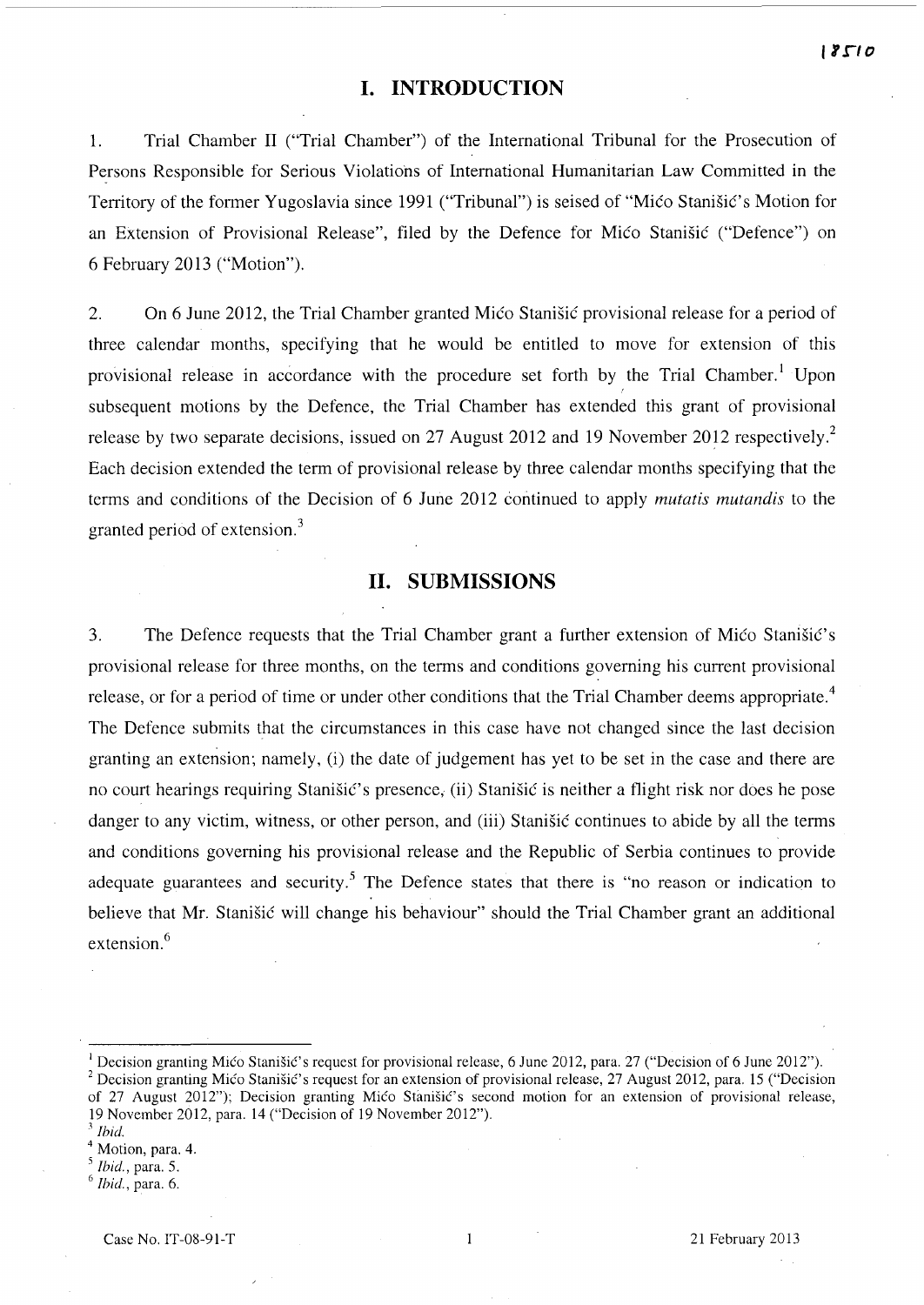4. The Trial Chamber notes that the Prosecution filed a response to the Motion on 20 February 2013<sup>7</sup> and, again, recalls its Decision of 6 June 2012 which states: "The Prosecution shall have seven days from the day of filing of  $\lceil a \rceil$  new motion for provisional release] to respond". As such period of time elapsed on 13 February 2013, the Prosecution's response is untimely and will not be considered.

## **Ill. APPLICABLE LAW**

5. The Trial Chamber recalls the applicable law on provisional release that was set out in its Decision of 18 November 2011 granting Mico Stanisic's request for provisional release<sup>9</sup> and the law on extension of provisional release as set out in its Decision of 27 August 2012.<sup>10</sup> The Trial Chamber applies these legal standards in the present Decision.

# **IV. DISCUSSION**

6. In exercise of its discretion, on 6 June 2012, the Trial Chamber granted Mico Stanisic provisional release; on two subsequent occasions, the Trial Chamber has extended this provisional release after *de novo* assessment of the merits of Stanistic's requests in the context of the circumstances existing at the time.

7. In light of Mico Stanistic's request for a further extension, the Trial Chamber recalls its continued reliance upon the guarantee provided by the Republic of Serbia ("Serbia") submitted by the Defence in support of Stanistic's request for provisional release pending judgement, whereby Serbia undertook to comply with all orders of the Trial Chamber "so that the Accused [would] appear before the [Tribunal] at *any* time".!!

8. During the current period of Mico Stanišic's provisional release, the Serbian Ministry of the Interior periodically informed the Trial Chamber that Stanisic has continued to comply with the terms and conditions of his provisional release.<sup>12</sup>

<sup>&</sup>lt;sup>7</sup> Prosecution's response to Mićo Stanišić's motion for an extension of provisional release, 20 February 2013.

<sup>8</sup> Decision of 6 June 2012, Annex I, para. 3. *See also* Decision of 27 August 2012, para. 4.

<sup>&</sup>lt;sup>9</sup> Decision granting Mico Stanišic's request for provisional release, 18 November 2011, paras 11-13 ("Decision of 18 November 2011").

 $10$  Decision of 27 August 2012, para. 5.

<sup>&</sup>lt;sup>11</sup> Mr. Stanišić's motion for provisional release, 27 April 2012, Confidential Annex B, p. 2 (emphasis added).

<sup>&</sup>lt;sup>12</sup> See Report of the Serbian Ministry of the Interior regarding the provisional release of Mico Stanišić, filed confidentially on 14 February 2013; Report of the Serbian Ministry of the Interior regarding the provisional release of Mico Stanisic, filed confidentially on 30 January 2013; Report of the Serbian Ministry of the Interior regarding the provisional release of Mico Stanisic, filed confidentially on 16 January 2013; Report of the Serbian Ministry of the Interior regarding the provisional release of Mico Stanisic, filed confidentially on 3 January 2013; Report of the Serbian Ministry of the Interior regarding the provisional release of Mico Stanisic, filed confidentially on 20 December 2012; Report of the Serbian Ministry of the Interior regarding the provisional release of Mico Stanisic, filed confidentially on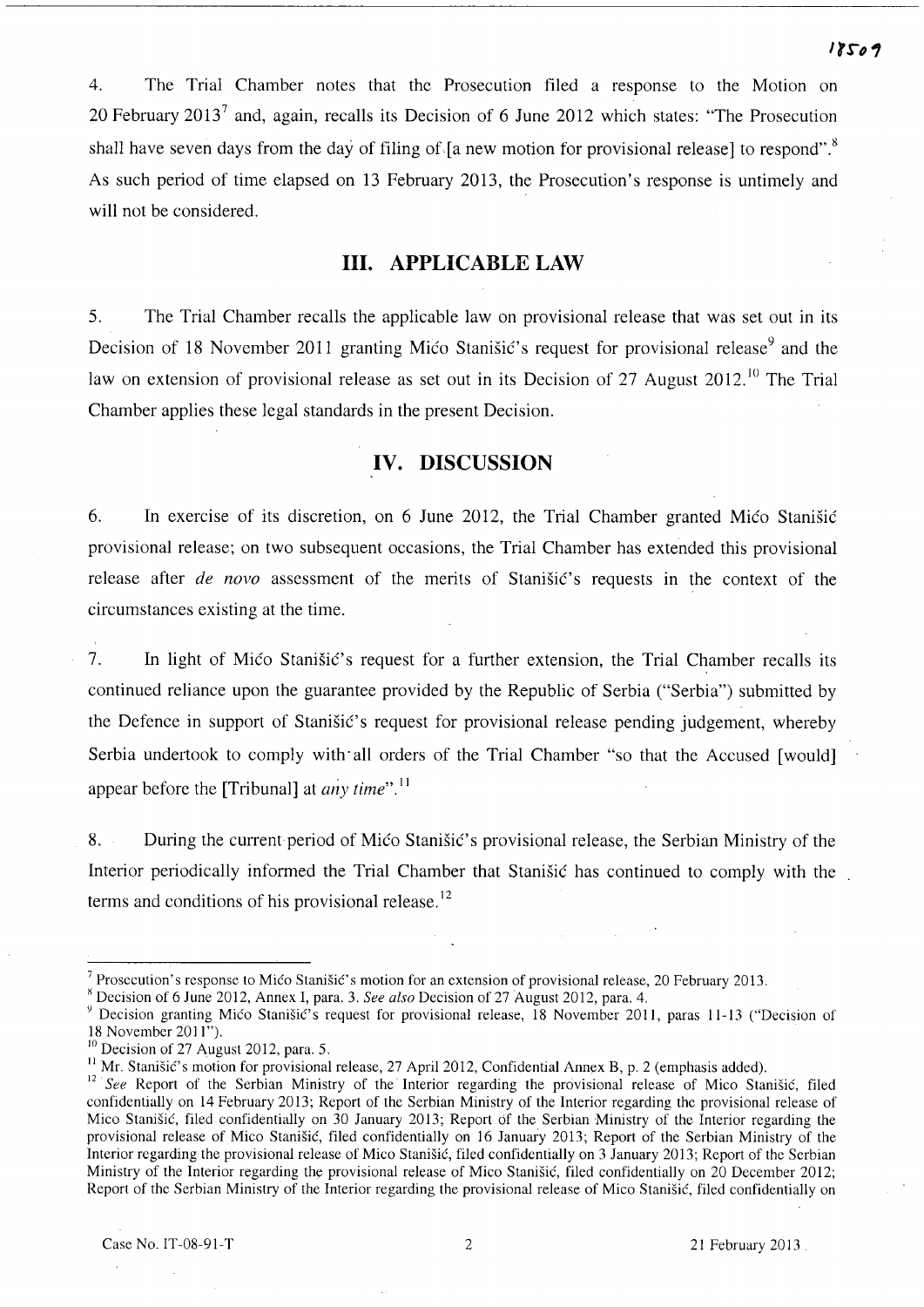9. The Trial Chamber recalls that Mico Stanisic has been provisionally released on ten occasions since his voluntary surrender to the Tribunal in 2005.<sup>13</sup> Given that Stanišić has abided by the conditions imposed upon him when provisionally released, and has returned to the United Nations Detention Unit when ordered to do so, the Trial Chamber has no reason to doubt his continued observance of the conditions imposed upon him should the Trial Chamber further extend his provisional release.

10. Likewise, the Trial Chamber recalls that the strict security measures imposed upon Mico Stanisic during his current provisional release are aimed at, *inter alia,* eliminating any potential negative effect on victims and witnesses. Further, there have been no developments brought to the Trial Chamber's attention that would lead it to reconsider its previous assessment that Stanisic does not pose a risk of flight or a danger to witnesses, victims, or other persons.<sup>14</sup> The Trial Chamber is therefore satisfied that the requirements of Rule 65(B) are met and will exercise its discretion in favour of extending Stanistic's provisional release.

11. Recalling its position that it did not consider it appropriate to grant Mico Stanisic provisional release for an undetermined period,<sup>15</sup> and considering the stage of the proceedings, the Trial Chamber considers that Mico Stanisic's provisional release shall be extended by a further three calendar months, unless otherwise decided in the meantime.

12. As set forth in Annex I to the Decision of 6 June 2012, Mico Stanisic may move for a further extension of his provisional release before the expiry of this extended period of provisional release. If such motion is made, the Trial Chamber will consider whether a further extension would be appropriate at that stage of the proceedings, and if so, assess *de novo* whether the requirements of Rule 65(B) of the Rules have been met.

# **v. DISPOSITION**

13. For the aforementioned reasons and pursuant to Rule 65 of the Rules, the Trial Chamber:

**GRANTS** the Motion;

<sup>3</sup> December 2012; Report of the Serbian Ministry of the Interior regarding the provisional release of Mico Stanisic, filed confidentially on 20 November 2012.

<sup>&</sup>lt;sup>13</sup> Decision of 19 November 2012; Decision of 27 August 2012; Decision of 6 June 2012; Decision of 18 November 2011; Decision granting Mico Stanisic's motion for provisional release during court winter recess, 3 December 2010; Decision granting Mico Stanišic's motion for provisional release during the summer recess, 16 July 2010; Decision granting Mico Stanisic's motion for provisional release during the winter recess, 11 December 2009; Order reinstating provisional release, 12 June 2009; Order reinstating provisional release, 10 July 2008; and Decision on Mica Stanisic's motion for provisional release, 19 July 2005.

<sup>14</sup>*See. e.g.,* Decision of 6 June 2012, para. 25.

<sup>&</sup>lt;sup>15</sup> Decision of 6 June 2012, para. 26.